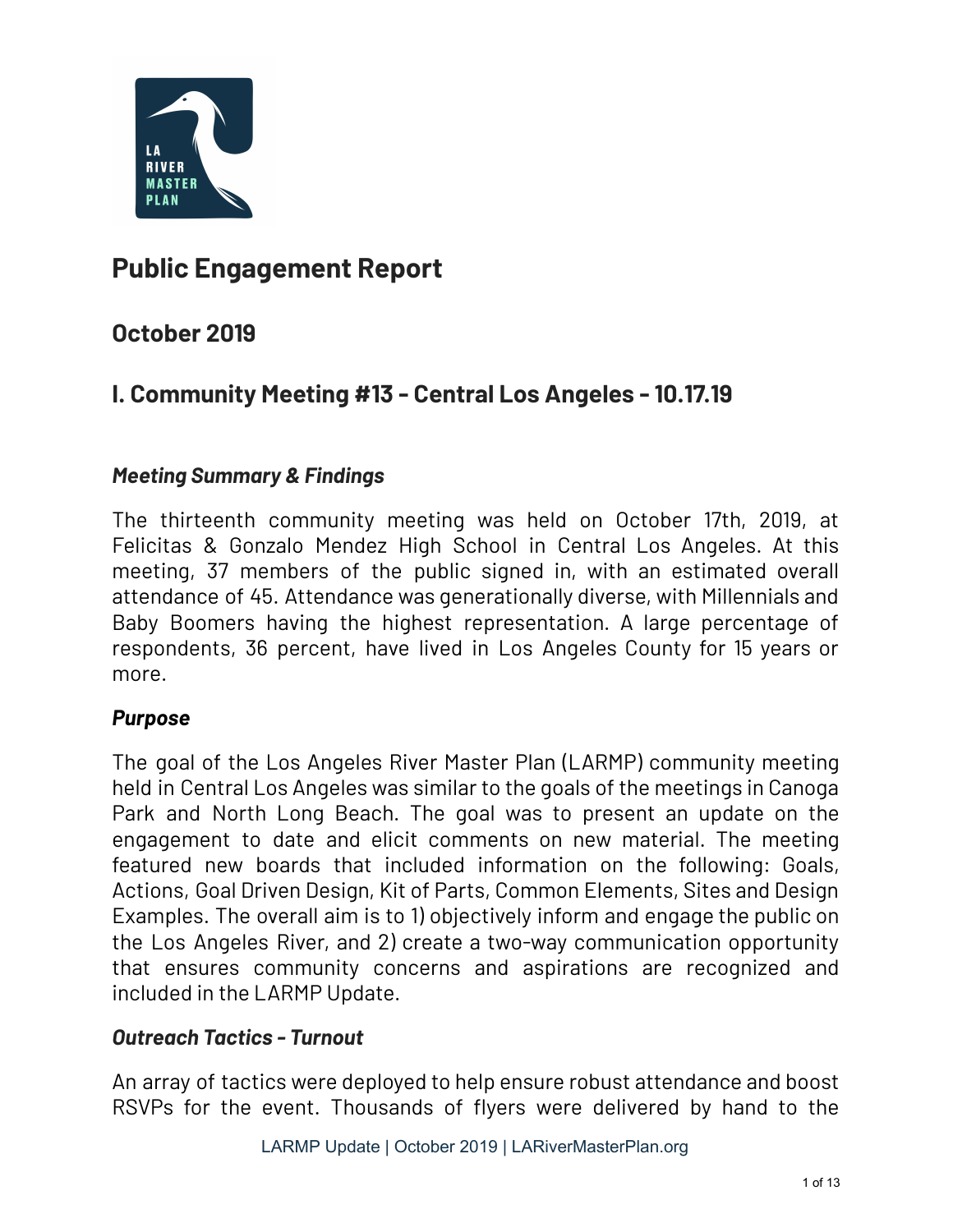

neighboring communities surrounding the event location. Both elected officials and community organizations notified their constituents through email and social media. A multi-week targeted digital ad campaign significantly added to the meeting's awareness and attendance. Personal one-on-one outreach was made to community leaders and organizations, public officials, and key stakeholders.

#### *Meeting Format*

The meeting began with a welcome from community partners and public officials. Guadalupe Duran-Medina from Supervisor Hilda Solis's office, Matthew Cassilas from Councilmember Huizar's office, and Sera Pia Kim from Assemblymember Santiago's office gave welcoming remarks. Viviana Franco from Lot to Spot then provided a meeting overview and introduced Genevieve Osmeña, the Project Manager from LA County Public Works who gave opening remarks. The LARMP consultant team provided a 20-minute presentation covering the topics of the LARMP draft goals and priorities and the schedule of development. An open house format was used to provide an ideal environment for one-on-one discussion, direct dialogue with experts, and empower participants to prioritize their own engagement experience. This also allowed for direct and unfiltered input from the public to the planning team. There was a check-in station and a station to respond to demographic questions on a posters. The open house format also featured large boards with detailed information regarding Goals, Actions, Common Elements, Kit of Parts, Sites, and Design Examples. Each board featured a space for community members to provide their feedback on sticky notes. Members from the consultant team consisting of Geosyntec, OLIN, Gehry Partners, and River LA were present to answer questions and actively engage with community members.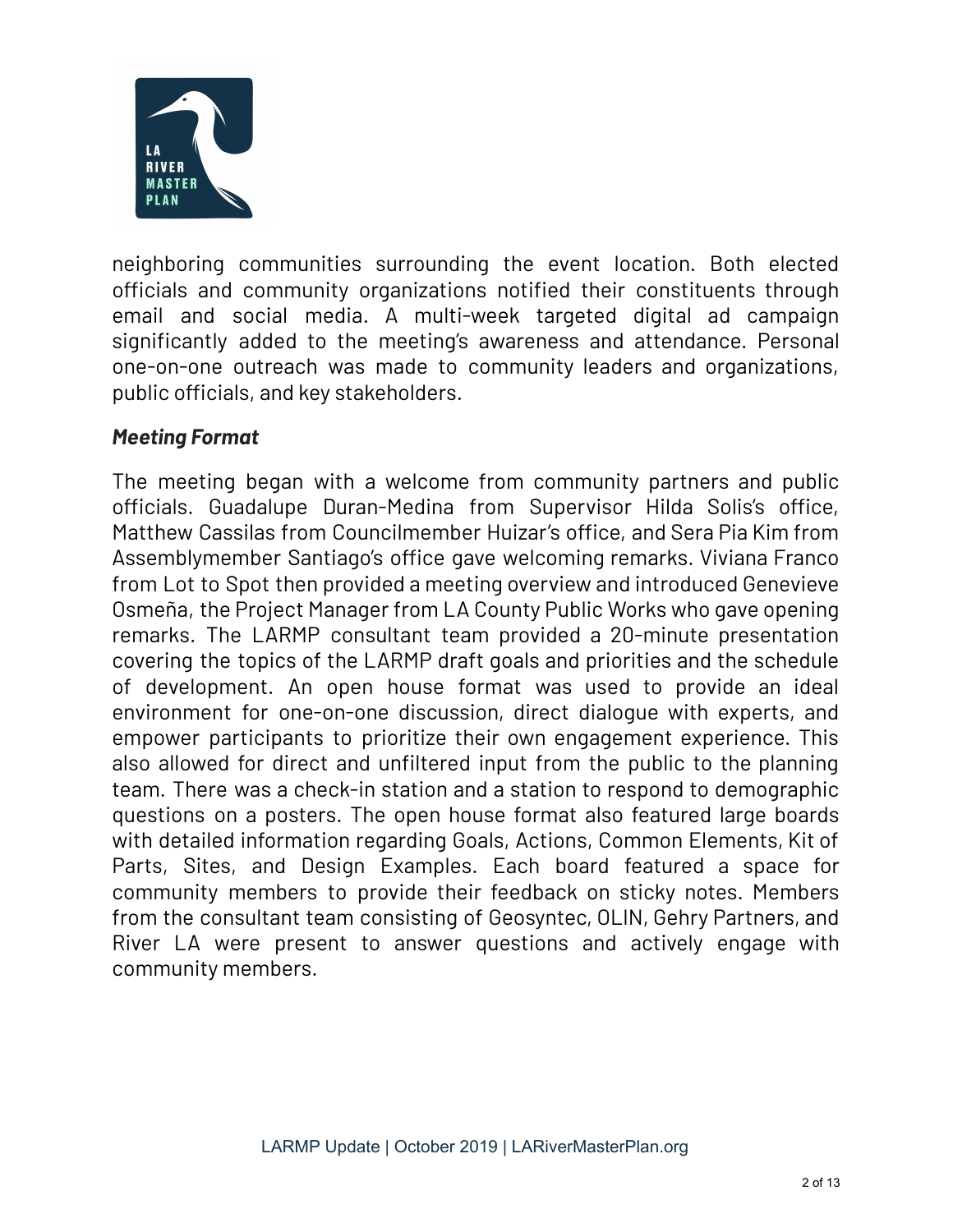

#### *Incorporating Data*

Community members were asked to provide feedback on Goals, Actions, Common Elements, Kit of Parts, Sites, and Design Examples and demographic information. The community data received at the community meeting will be incorporated directly into the planning process. Public Works and members of the steering committee participated in the community meeting as well to learn first-hand community insights.

### **II. Digital Engagement Summary -10.17.19**

### **Digital Engagement**

The LARMP digital engagement for the month of October focused on the promotion of the community meeting in Central Los Angeles as well as the community meetings in Canoga Park and North Long Beach. In order to elevate public awareness of the LARMP planning process and increase meeting turnout for Central Los Angeles, the strategy for this meeting was an LA County-wide campaign. The campaign included flyer distribution, emails, social media posts, and digital ads. Additional targeted emails and digital ads were focused in the Central Los Angeles area and the surrounding areas to work in concert with the on-the-ground canvassing efforts.

#### **Informal Outreach**

Meetings were held in the month of October with elected officials, community leaders, and individual residents. These were sequenced and coordinated systematically in order to provide LARMP information and solicit input. Widespread community buy-in was sought to promote participation in all outreach activities.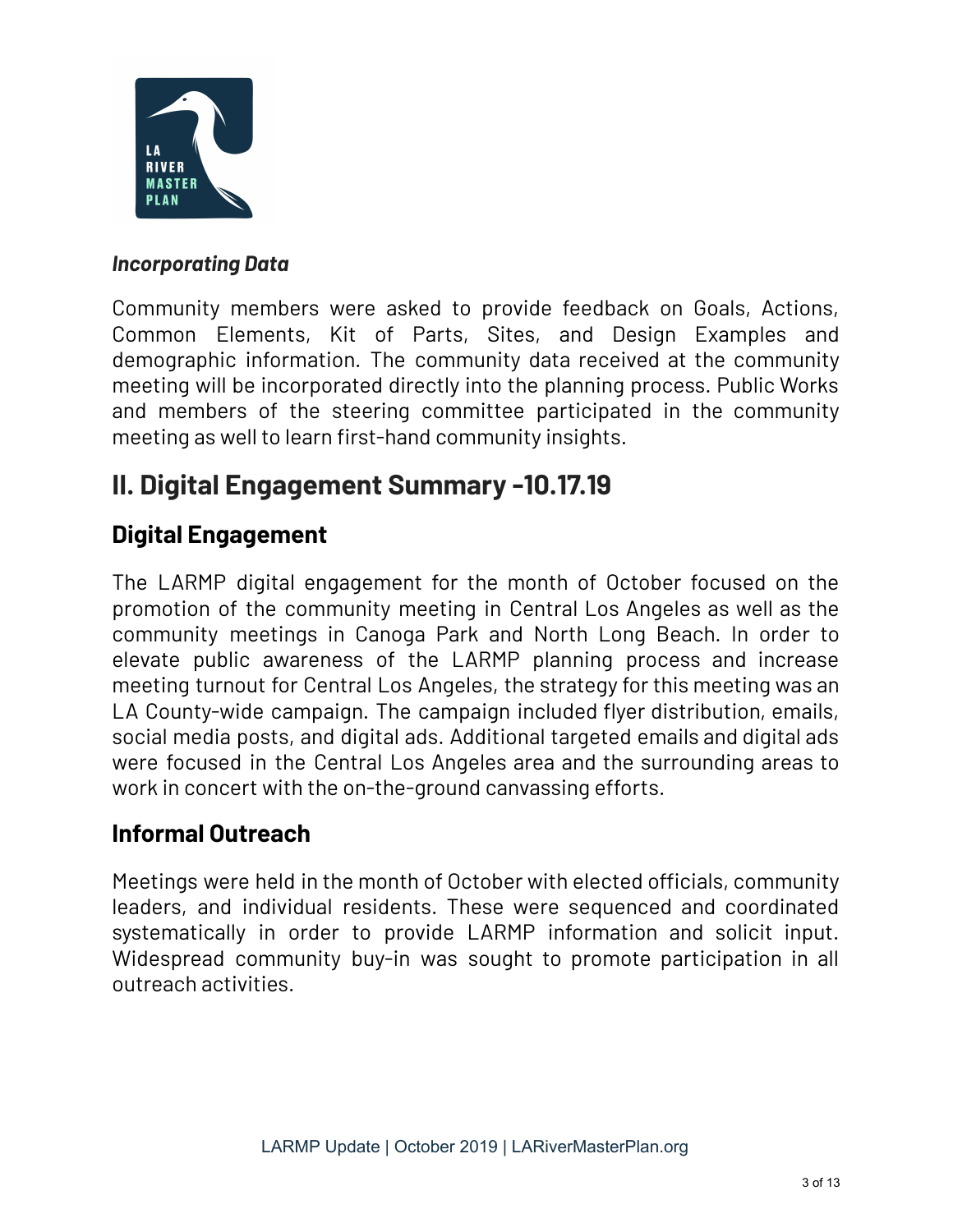

# **Appendix I**

# **Findings from the Stations at the LARMP Community Meeting in Central Los Angeles**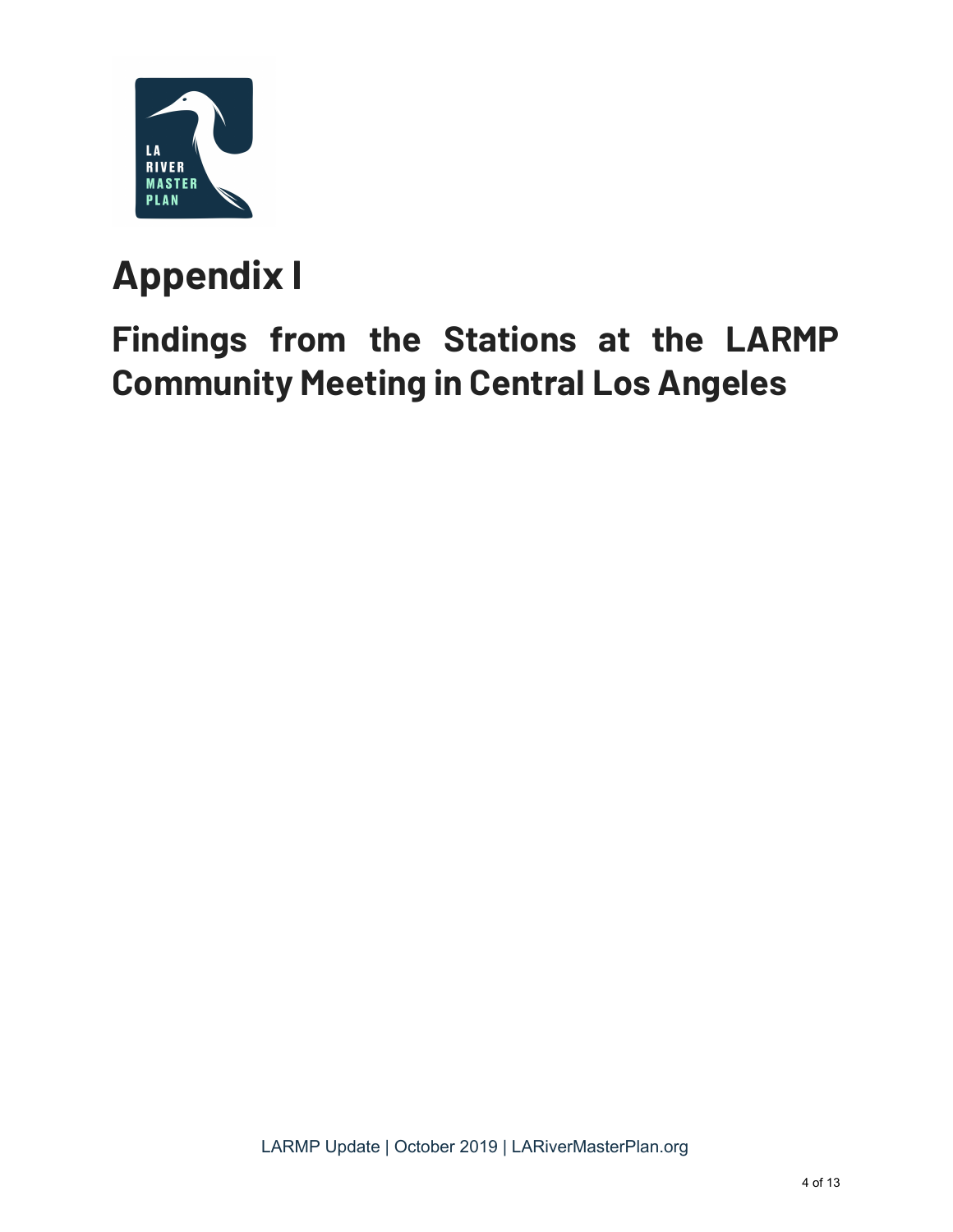

### **Demography**

### 1. What generation do you belong to?



Number of responses = 18

|                                                   | % of Responses | # of Responses |
|---------------------------------------------------|----------------|----------------|
| <b>The Greatest Generation</b><br>$(1909 - 1945)$ | $0\%$          |                |
| <b>Baby Boomers (1946-1964)</b>                   | 50%            | 9              |
| Gen X'Ers (1965-1979)                             | 17%            | 3              |
| <b>Millennials (1980-2000)</b>                    | 33%            | 6              |
| Gen Z (2001-2018)                                 | $0\%$          |                |
| <b>Totals</b>                                     | $100\%$        | 18             |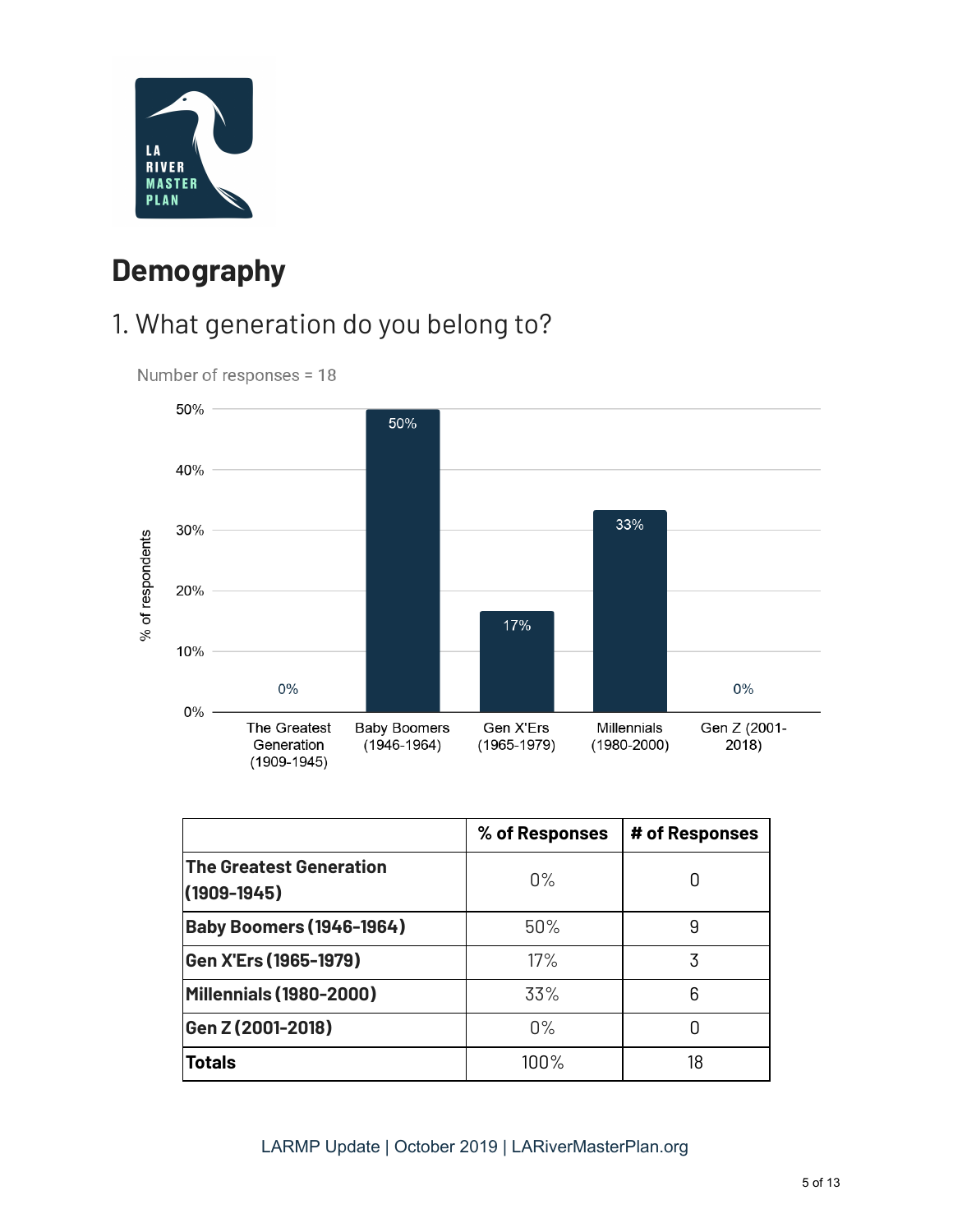

### 2. How long have you lived in LA County?



|                          | % of Responses | # of Responses |
|--------------------------|----------------|----------------|
| <b>5 Years or Less</b>   | 21%            |                |
| 6-10 Years               | $0\%$          |                |
| <b>10-14 Years</b>       | 7%             |                |
| 15+ Years                | 36%            | 5              |
| <b>Born &amp; Raised</b> | 36%            | 5              |
| <b>Totals</b>            | 100%           | 14             |

LARMP Update | October 2019 | LARiverMasterPlan.org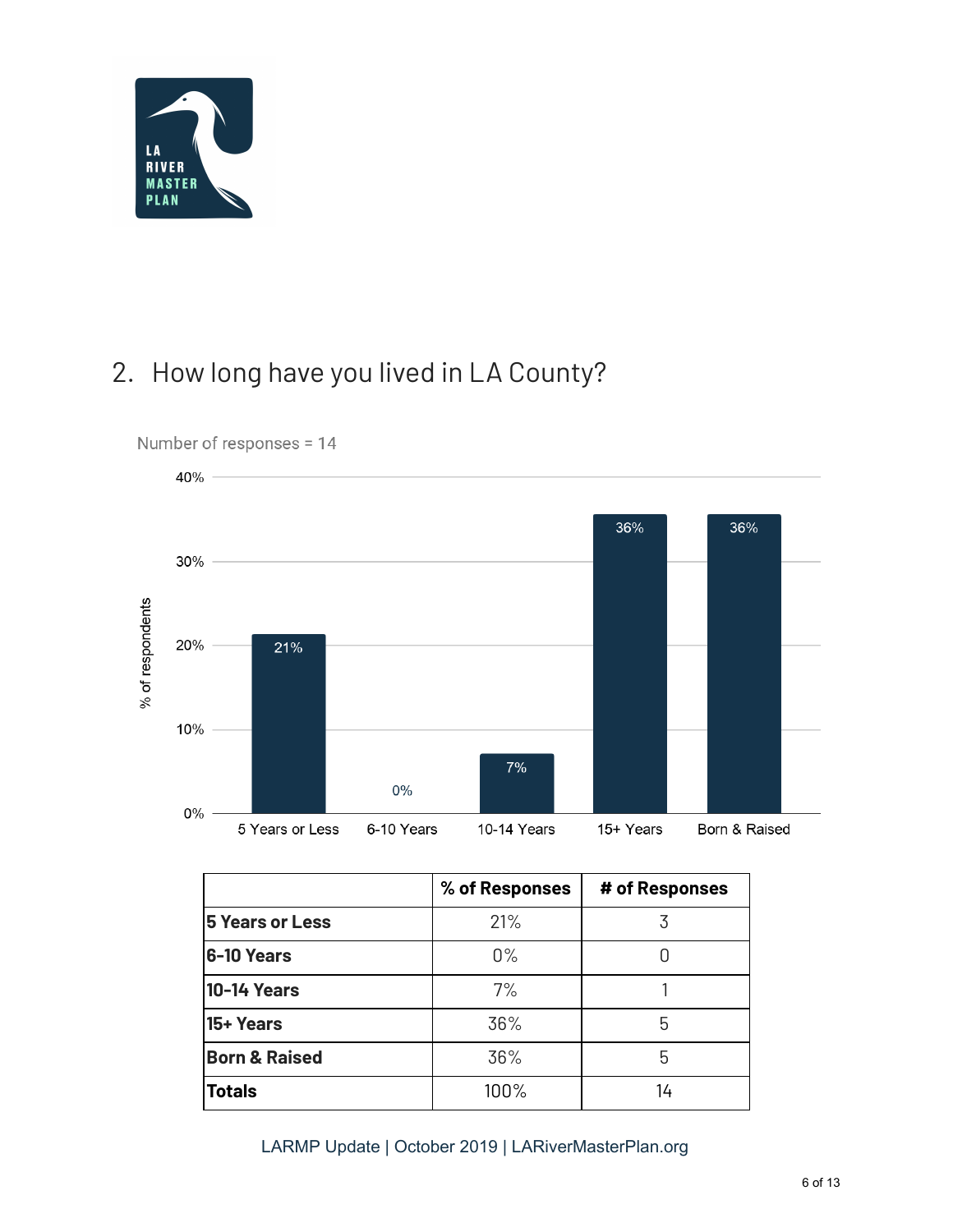

### Goal Driven Framework

#### **Comments**

Why are community needs less important? <sticky note was placed on bottom of the pyramid figure>

Fruit trees. Garden space.

Community needs needs to be first

### Goal 1 - Reduce Flood Risk And Improve Resiliency

#### **Comments**

Why is the city of Lynwood not identified if part of the river flows through it?

How are residents in the Southeast area living along the river being engaged?

Why are these cities (South Gate, Lynwood, Compton) rated as low need when historically these cities faced major flooding and damage?

# Goal 2 - Provide Equitable, Inclusive, And Safe Parks,

### Open Space, And Trails

#### **Comments**

Safety measures for crossing over 710 freeway to access river

Tree nursery for fruit trees, 1,000,000 trees in LA planted how many fruit

How are homeless encampments along the river being addressed without criminalizing homeless population?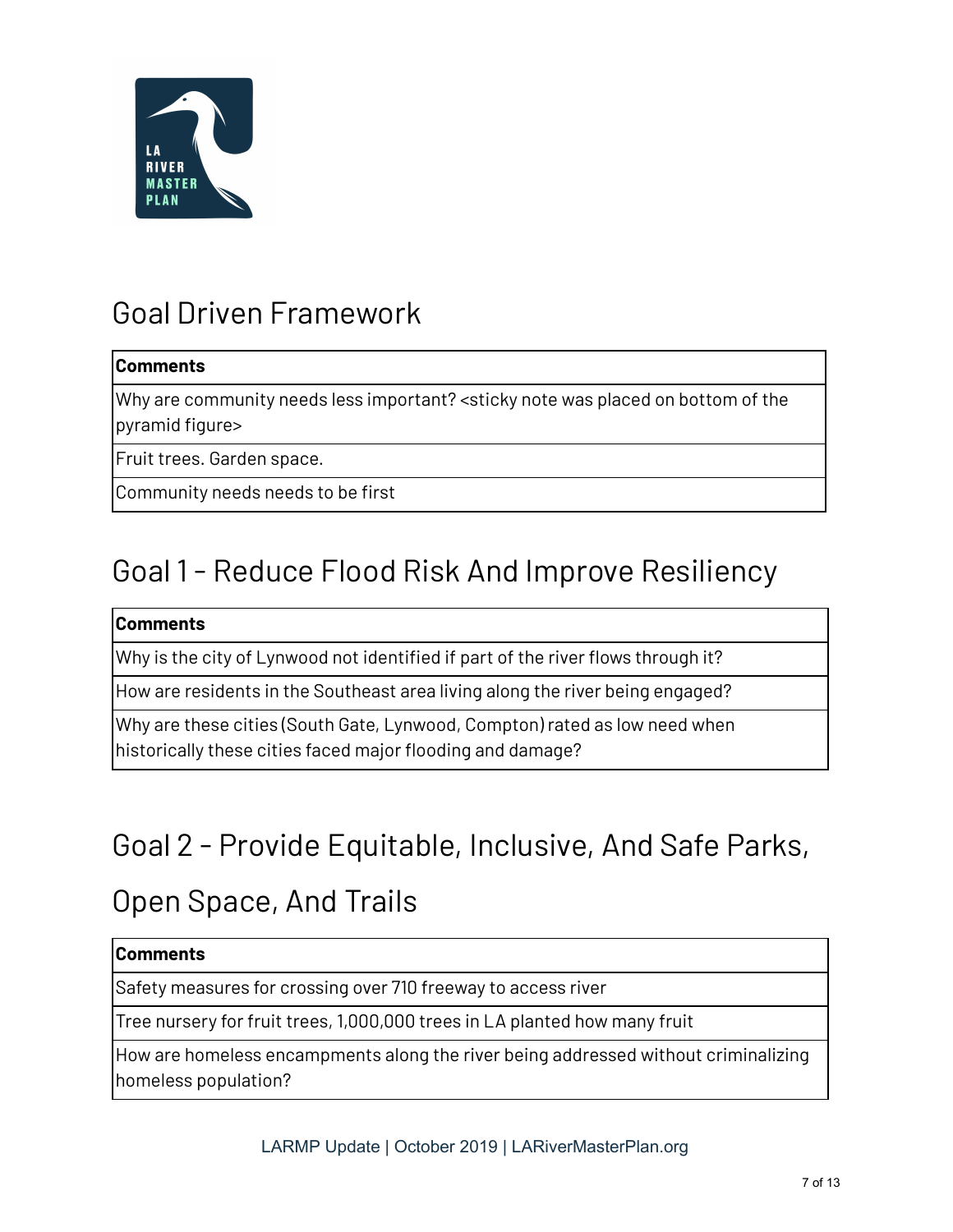

# Goal 3 - Support Healthy, Connected Ecosystems

No comments provided.

# Goal 4 - Enhance Opportunities For Equitable Access

### To The River Corridor

#### **Comments**

Where is the community? Outreach? Boyle Heights has over 100K residents but barely 50 or so ppl are here.

Sticky notes are not a true form of participation. Q & A must be incorporated.

### Goal 5 - Embrace And Enhance Opportunities For Arts

### And Culture

No comments provided.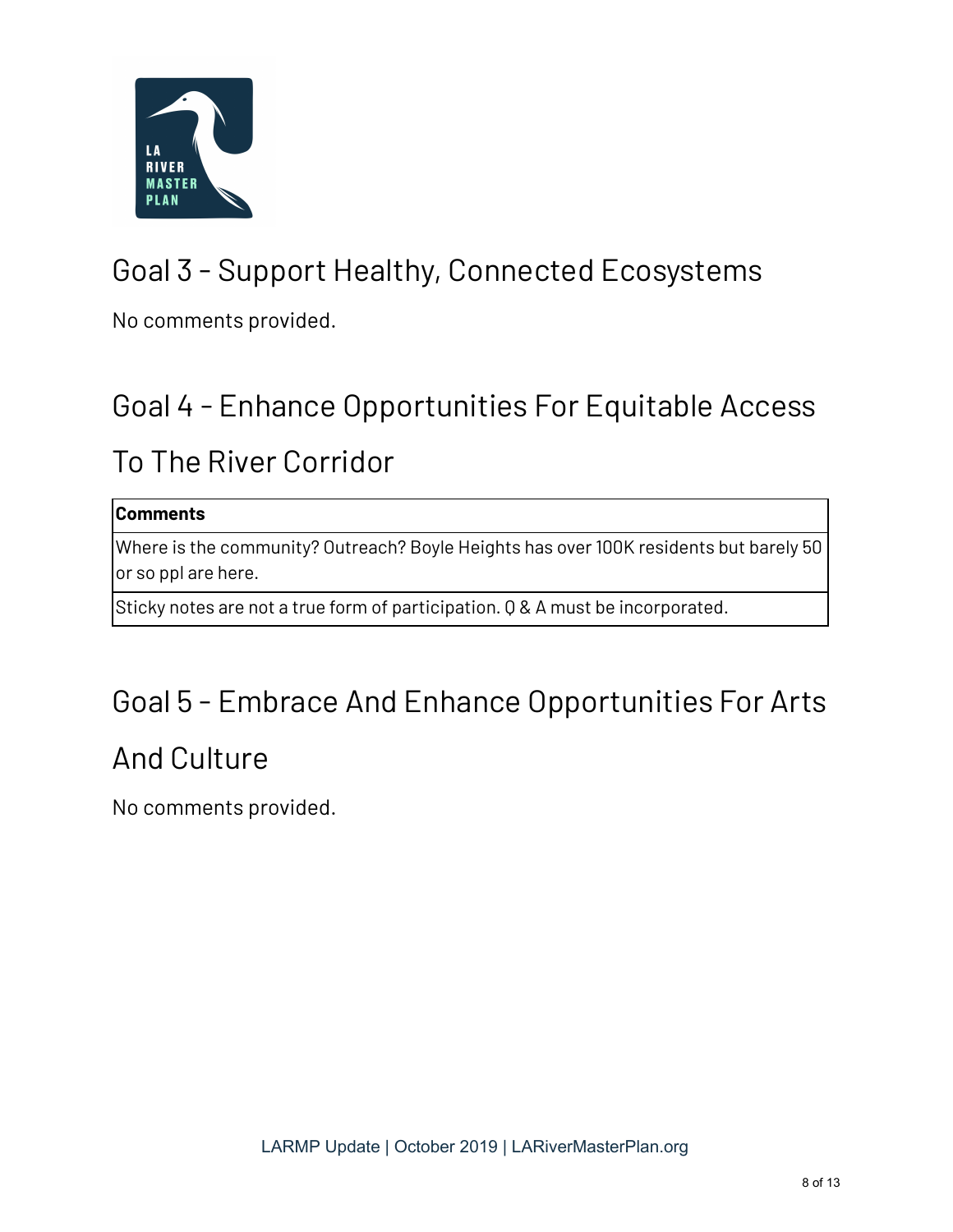

# Goal 6 - Address Potential Adverse Impacts To

### Housing Affordability And People Experiencing

### Homelessness

#### **Comments**

What homeless orgs are you ( LA River Master Plan) working with to help advise, but also provide services to homeless living along the LA River?

Small businesses must be included in the conversation as they too are being displaced quietly

We need small business support

A tool kit for municipalities to review community stability

A public analysis of displacement and gentrification impacts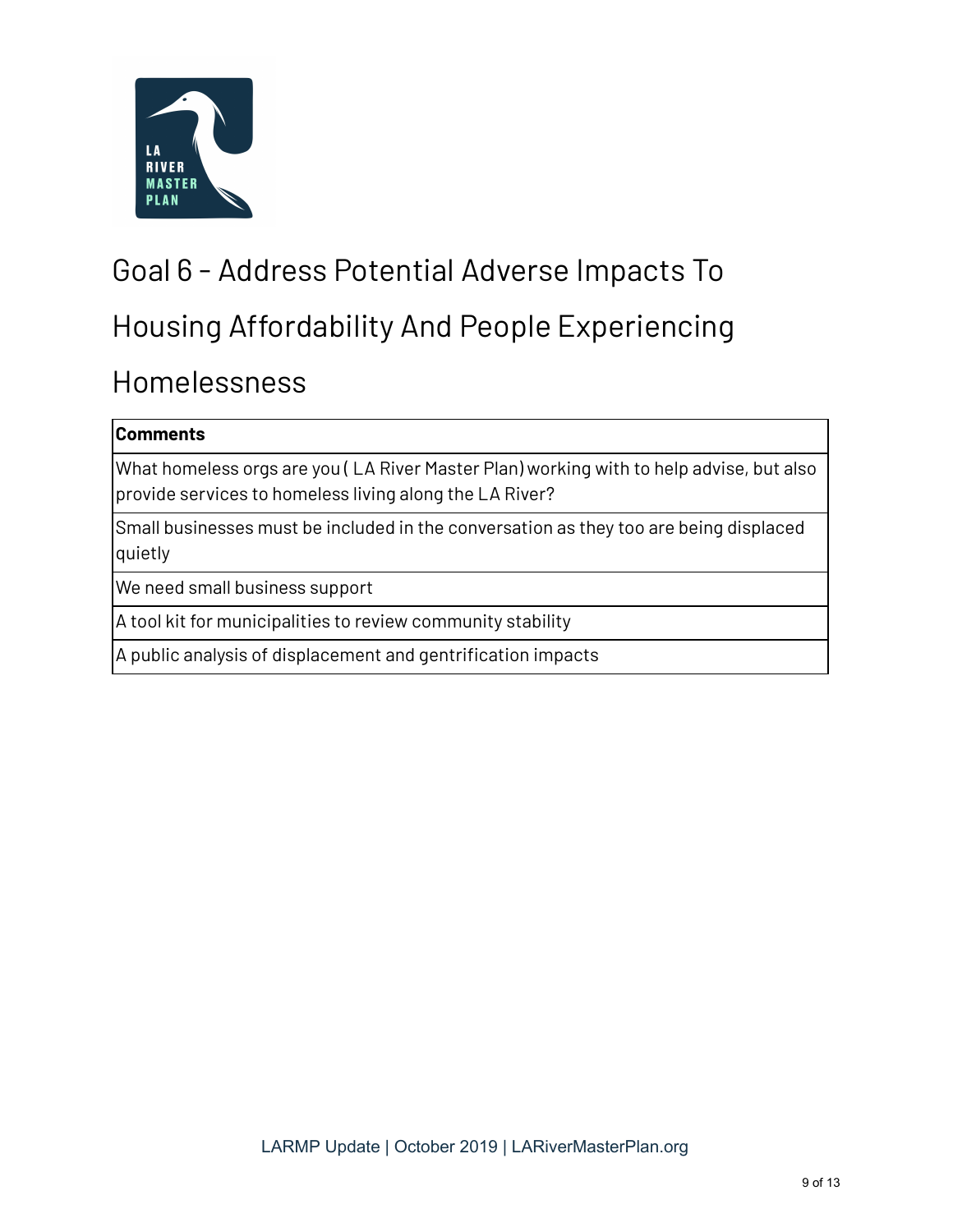

# Goal 7 - Foster Opportunities For Continued Community Engagement, Development, And Education

| <b>Comments</b>                                                                |  |  |
|--------------------------------------------------------------------------------|--|--|
| Town halls led by community trusted leaders                                    |  |  |
| Community connected engagement not just flyers & emails not just social media  |  |  |
| Contract local cbo's to provide community engagement and lead outreach efforts |  |  |

# Goal 8 - Improve Local Water Supply Reliability

No comments provided.

# Goal 9 - Promote Healthy, Safe, Clean Water

No comments provided.

# Goal Informed Project Design

#### **Comments**

Why no fruit trees?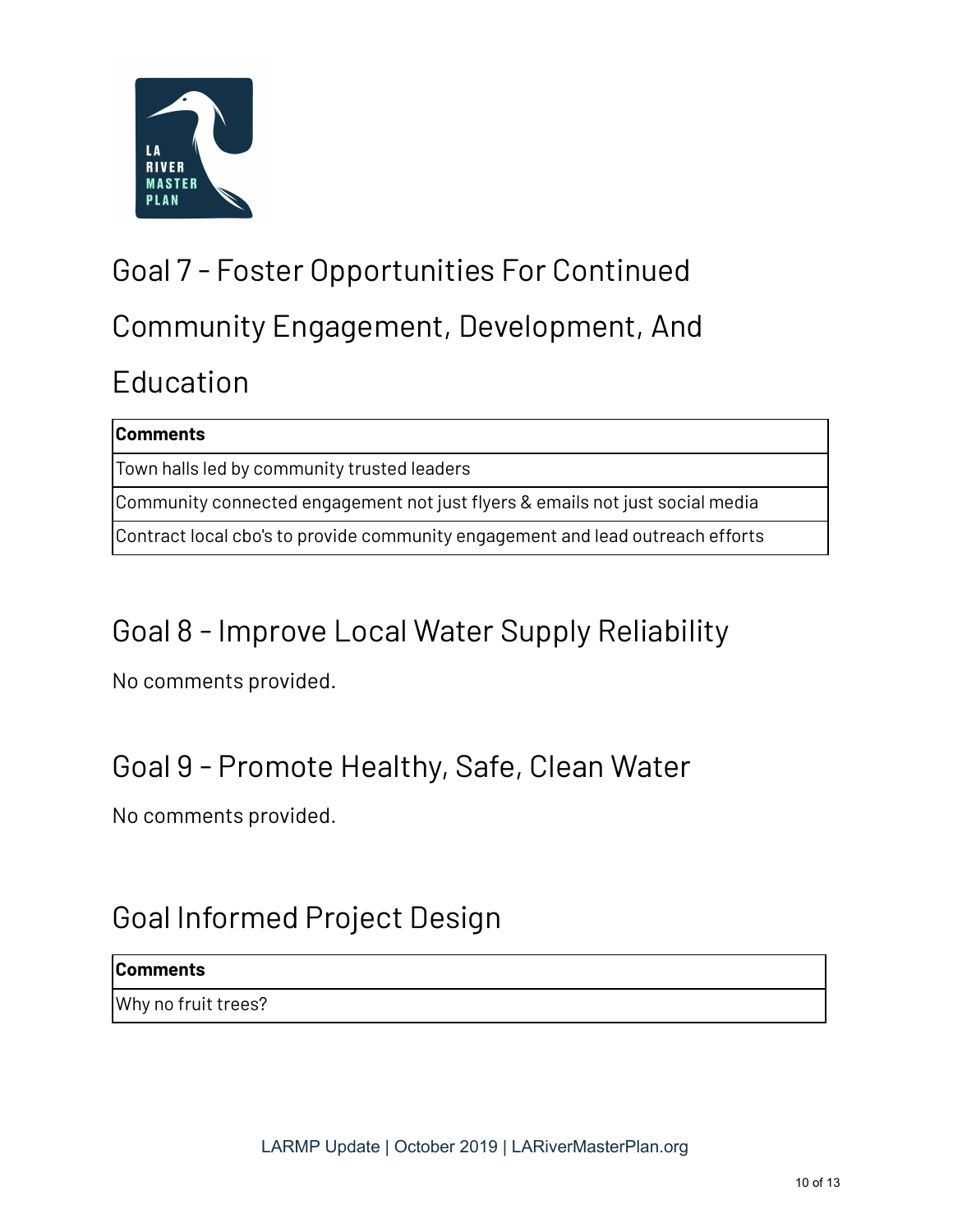

# Kit of Parts

No comments provided.

# Common Elements

#### **Comments**

Not just public restrooms, but public showers as well!

Indoor seminar spaces for meetings, little libraries, and the like

### **Sites**

#### **Comments**

Recommend -> <arrow pointing to Downtown Train Yard on map> Pedestrian walkway commercial for retail on 1st street. ("Paseo La Primera") Noches de Seremita (like 3rd St. promenade)

### Design Examples

No comments provided.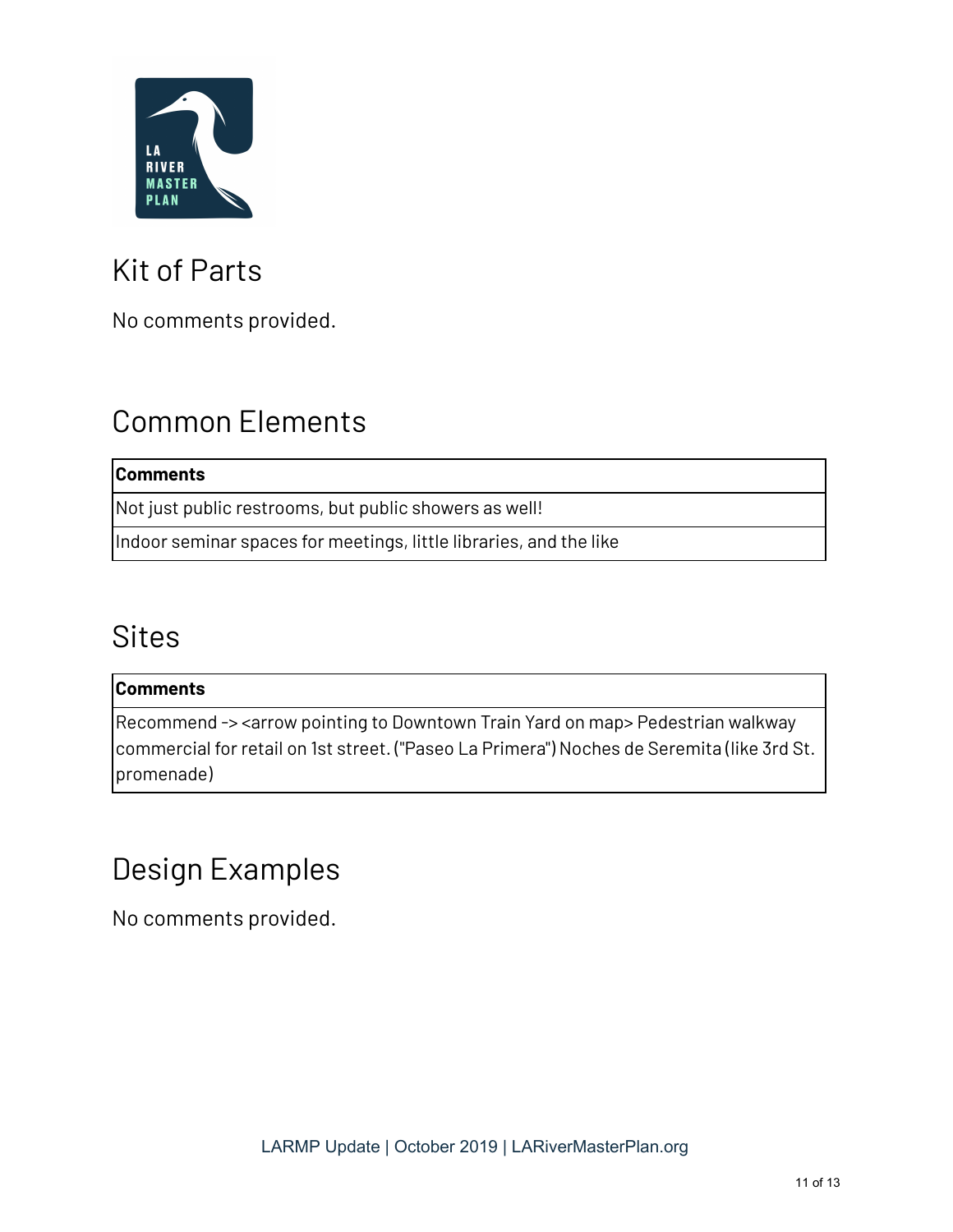

### **Wrap Up**

### Anything we missed?

#### **Comments**

The lack of actual community present is Boyle Heights is disappointing - expand outreach to farmers markets, schools, work groups